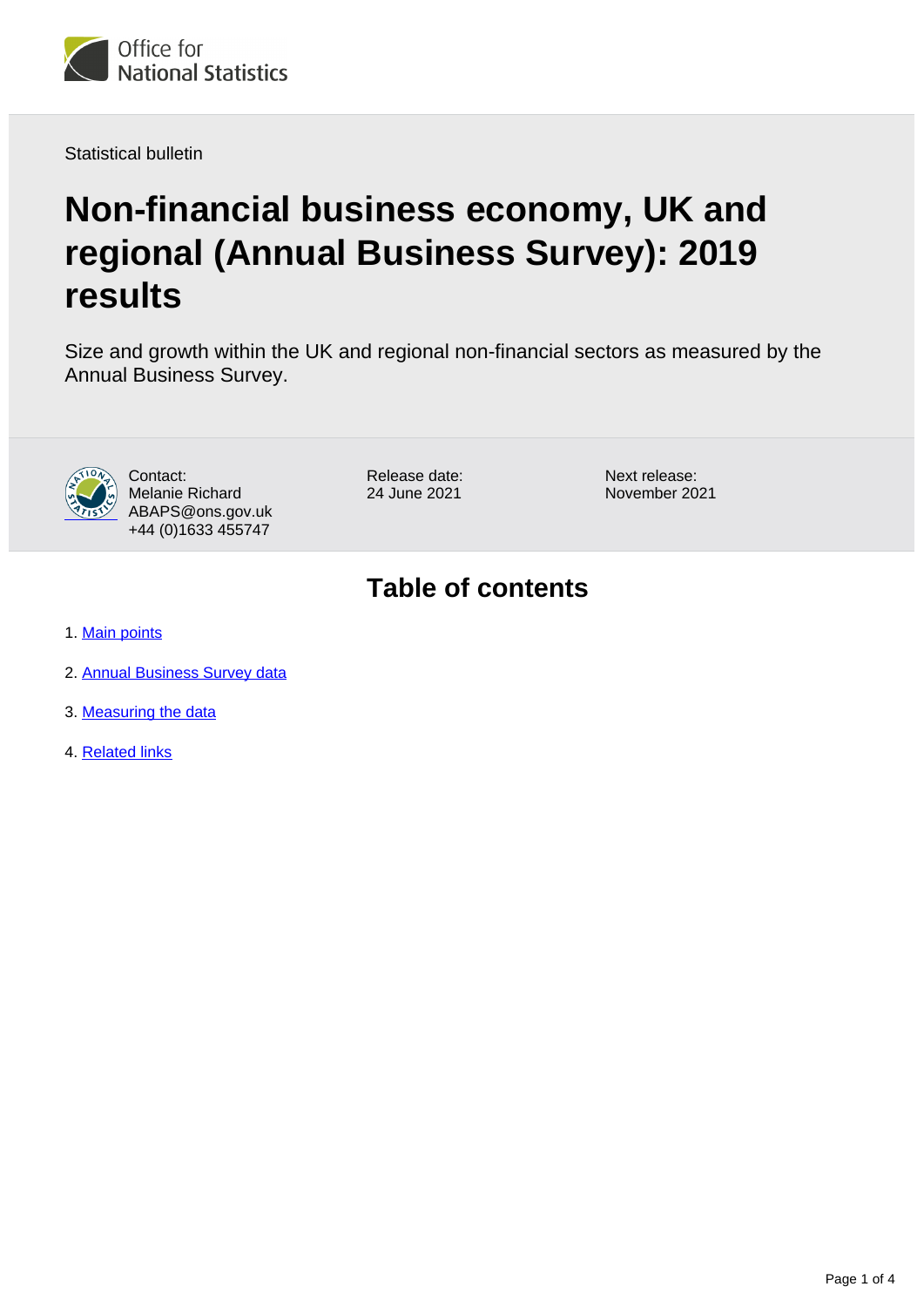# <span id="page-1-0"></span>**1 . Main points**

- In 2019, approximate gross value added at basic prices (aGVA) of the UK non-financial business economy was estimated to be £1,313.9 billion; an increase of £42.8 billion (3.4%) compared with 2018.
- The non-financial services sector, which accounted for over half (56.7%) of total aGVA in 2019, increased by £25 billion (3.5%) to £744.4 billion; transport and storage saw the highest increase in aGVA growth at £7.2 billion (8.6%) increasing from £84.4 billion to £91.6 billion.
- Total turnover and purchases of the UK non-financial business economy were estimated to be £4,101.5 billion and £2,761.4 billion respectively; an increase of £70.5 billion (1.7%) and £25.8 billion (0.9%) compared with 2018.
- Out of the 12 [UK regions,](https://www.ons.gov.uk/methodology/geography/geographicalproducts/namescodesandlookups/namesandcodeslistings/namesandcodesforeurostatgeography) 8 regions experienced growth in aGVA; the South East experienced the largest increase in aGVA of £17.3 billion to £214.4 billion, which was an increase of 8.8% in 2019.
- West Midlands, Yorkshire and The Humber, Scotland and East Midlands, were the four regions decreasing year-on-year in aGVA; the largest percentage decrease was in West Midlands where aGVA fell by £2.5 billion (2.6%), from £94.5 billion to £92 billion.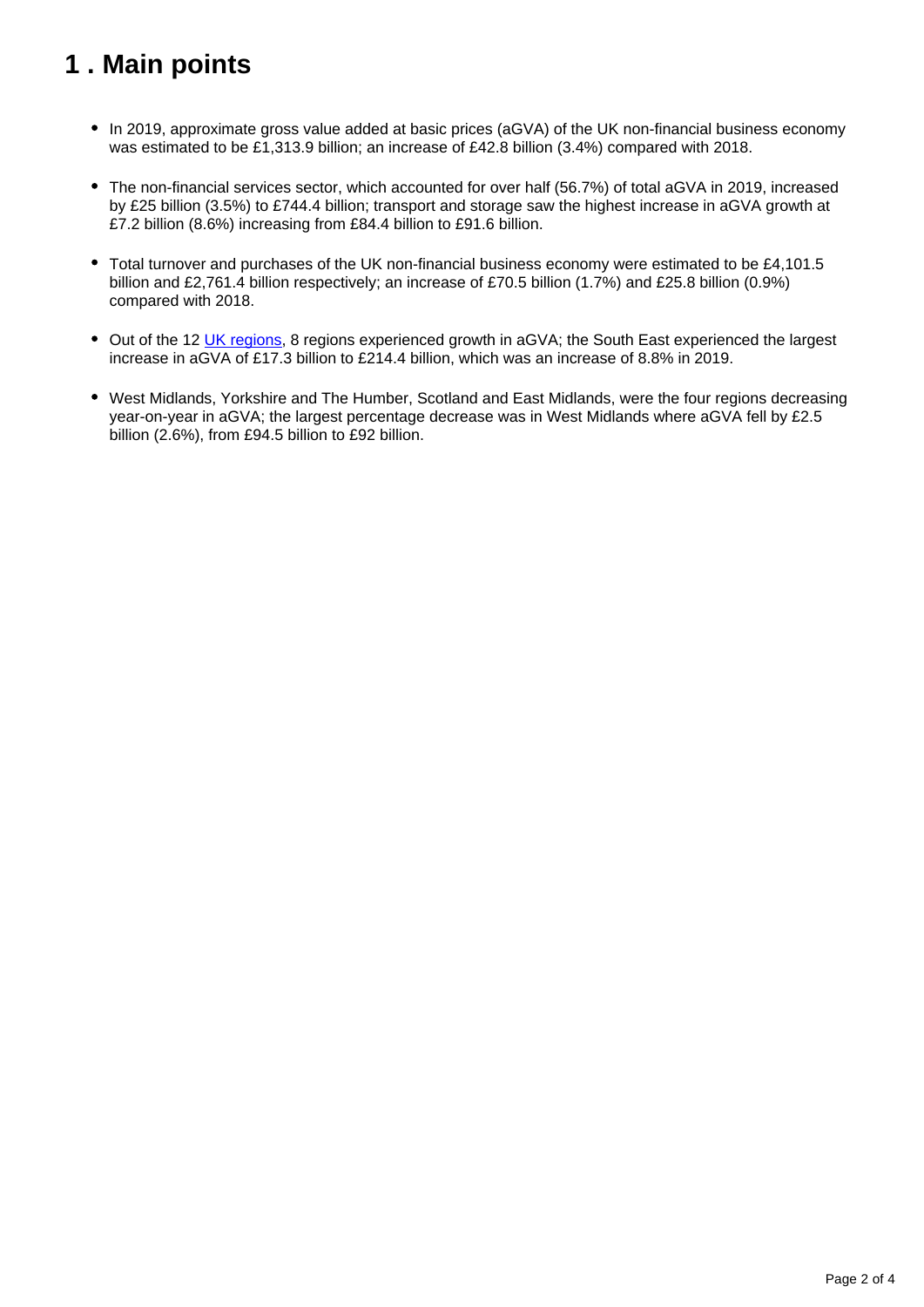# <span id="page-2-0"></span>**2 . Annual Business Survey data**

#### [Non-financial business economy, UK regional results: quality measures](https://www.ons.gov.uk/businessindustryandtrade/business/businessservices/datasets/uknonfinancialbusinesseconomyannualbusinesssurveyregionalresultsqualitymeasures)

Dataset | Released on 24 June 2021

Annual data on quality measures for business turnover, approximate gross value added (aGVA), purchases and employment costs, from the Annual Business Survey.

#### [Non-financial business economy, UK regional results: revisions and change on previous year](https://www.ons.gov.uk/businessindustryandtrade/business/businessservices/datasets/uknonfinancialbusinesseconomyannualbusinesssurveyrevisionsandchangeonpreviousyear)

Dataset | Released on 24 June 2021

Annual revisions and year-on-year changes to business turnover, approximate gross value added (aGVA) and purchases, from the Annual Business Survey. Standard Industrial Classification 2007 broad industry group by region or country.

[Non-financial business economy, UK regional results: Sections A to S](https://www.ons.gov.uk/businessindustryandtrade/business/businessservices/datasets/uknonfinancialbusinesseconomyannualbusinesssurveyregionalresultssectionsas)

Dataset | Released on 24 June 2021

Annual data on business turnover, approximate gross value added (aGVA), purchases and employment costs, from the Annual Business Survey. Two-digit Standard Industrial Classification 2007 group by region or country.

[Non-financial business economy, UK: changes year-on-year](https://www.ons.gov.uk/businessindustryandtrade/business/businessservices/datasets/uknonfinancialbusinesseconomyannualbusinesssurveychangesyearonyear)

Dataset | Released on 24 June 2021

Annual revisions and year-on-year changes to business turnover, approximate gross value added (aGVA) and purchases within the UK non-financial business sectors as measured by the Annual Business Survey; Standard Industrial Classification 2007 by broad industry group.

[Non-financial business economy, UK: employment size-band](https://www.ons.gov.uk/businessindustryandtrade/business/businessservices/datasets/uknonfinancialbusinesseconomyannualbusinesssurveyemploymentsizeband)

Dataset | Released on 24 June 2021 Annual data on size and growth within the UK non-financial business sectors as measured by the Annual Business Survey, broken down by employment size-bands.

#### [Non-financial business economy, UK: quality measures](https://www.ons.gov.uk/businessindustryandtrade/business/businessservices/datasets/uknonfinancialbusinesseconomyannualbusinesssurveyqualitymeasures)

Dataset | Released on 24 June 2021 Quality measures for annual data on size and growth within the UK non-financial business sectors as measured by the Annual Business Survey.

[Non-financial business economy, UK: retail commodities](https://www.ons.gov.uk/businessindustryandtrade/business/businessservices/datasets/uknonfinancialbusinesseconomyannualbusinesssurveyretailcommodities)

Dataset | Released on 24 June 2021

Annual retail business turnover, retail turnover and commodities, from the Annual Business Survey. Threedigit Standard Industrial Classification 2007 group.

[Non-financial business economy, UK: Sections A to S](https://www.ons.gov.uk/businessindustryandtrade/business/businessservices/datasets/uknonfinancialbusinesseconomyannualbusinesssurveysectionsas)

Dataset | Released on 24 June 2021

Annual data on size and growth within the UK non-financial business sectors as measured by the Annual Business Survey, broken down to four-digit Standard Industrial Classification 2007.

## <span id="page-2-1"></span>**3 . Measuring the data**

### **Coronavirus (COVID-19)**

In 2019, 53% of sampled businesses were included in the final Annual Business Survey (ABS) results. The average response rate in previous years was approximately 75%. The 2019 rate was lower than usual because the coronavirus (COVID-19) pandemic made it more difficult to contact respondents in order to process survey returns. This means that the estimates in this release are subject to more uncertainty than usual. [Quality measures](https://www.ons.gov.uk/businessindustryandtrade/business/businessservices/datasets/uknonfinancialbusinesseconomyannualbusinesssurveyqualitymeasures) for the ABS results are available as part of this release.